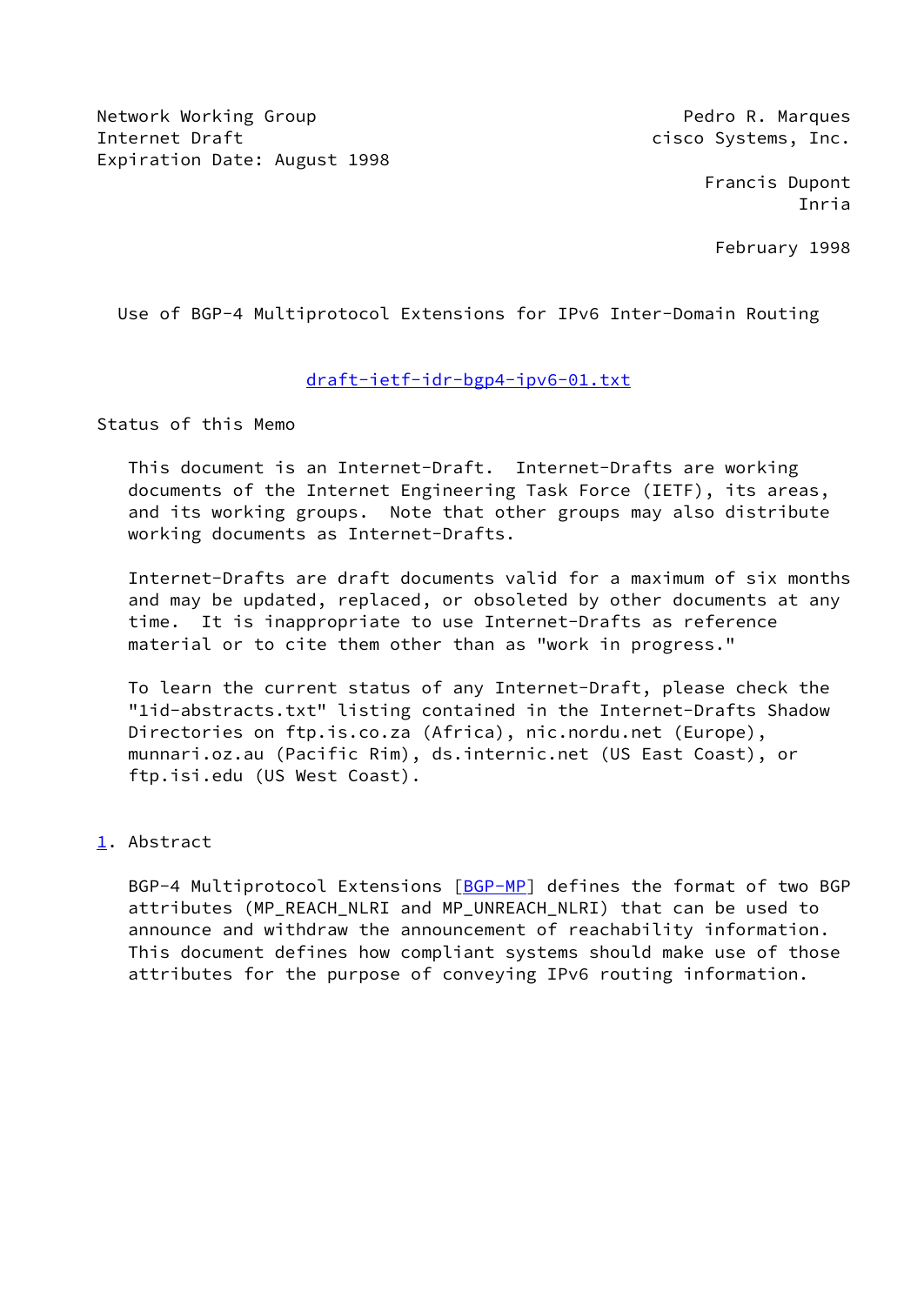| Internet Draft | $draff-ietf-idr-bgp4-ipv6-01.txt$ | February 1998 |  |
|----------------|-----------------------------------|---------------|--|
|                |                                   |               |  |

#### <span id="page-1-0"></span>[2](#page-1-0). Introduction

The BGP-4 protocol  $[BGP-4]$  $[BGP-4]$  in particular, and path vector routing protocols in general, are mostly independent of the particular Address Family for which the protocol is being used.

 IPv6 falls under the generic category of protocols for which BGP-4 is suitable and, unless stated otherwise in this document, the BGP-4 procedures to apply when using BGP-4 to carry IPv6 reachability information are those defined in  $[BCP-4]$  and in subsequent documents that extend or update the BGP-4 specification.

 In terms of routing information, the most significant difference between IPv6 and IPv4 (for which BGP was originally designed) is the fact that IPv6 introduces scoped unicast addresses and defines particular situations when a particular address scope must be used. This document concerns itself essentially with the necessary rules to accommodate IPv6 address scope requirements.

#### <span id="page-1-1"></span>[3](#page-1-1). IPv6 Address Scopes

IPv6 defines 3 unicast address scopes [[ADDR-ARCH\]](#page-3-0): global, site-local and link-local. Site-local addresses are non-link-local address which are valid within the scope of a "site" and cannot be exported beyond it. As this document makes no assumption on the characteristics of a particular routing realm where BGP-4 is used, it makes no distinction between global and site-local addresses and refers to both as "global" or "non-link-local". Network administrators must however respect address scope restrictions and should be aware that the concepts of a BGP-4 routing domain and "site" are orthogonal notions and that they may or may not coincide in a given situation.

 Companion IPv6 specifications further define that only link-local address can be used when generating ICMP Redirect Messages [[ND\]](#page-4-2) and as next hop addresses in some routing protocols (eg. RIPng  $[RIP]$  $[RIP]$ ).

 This restrictions does imply that an IPv6 router must have a link local next hop address for all directly connected routes (routes for which the given router and the next hop router share a common subnet prefix).

Link-local addresses are not, however, well suited to be used as next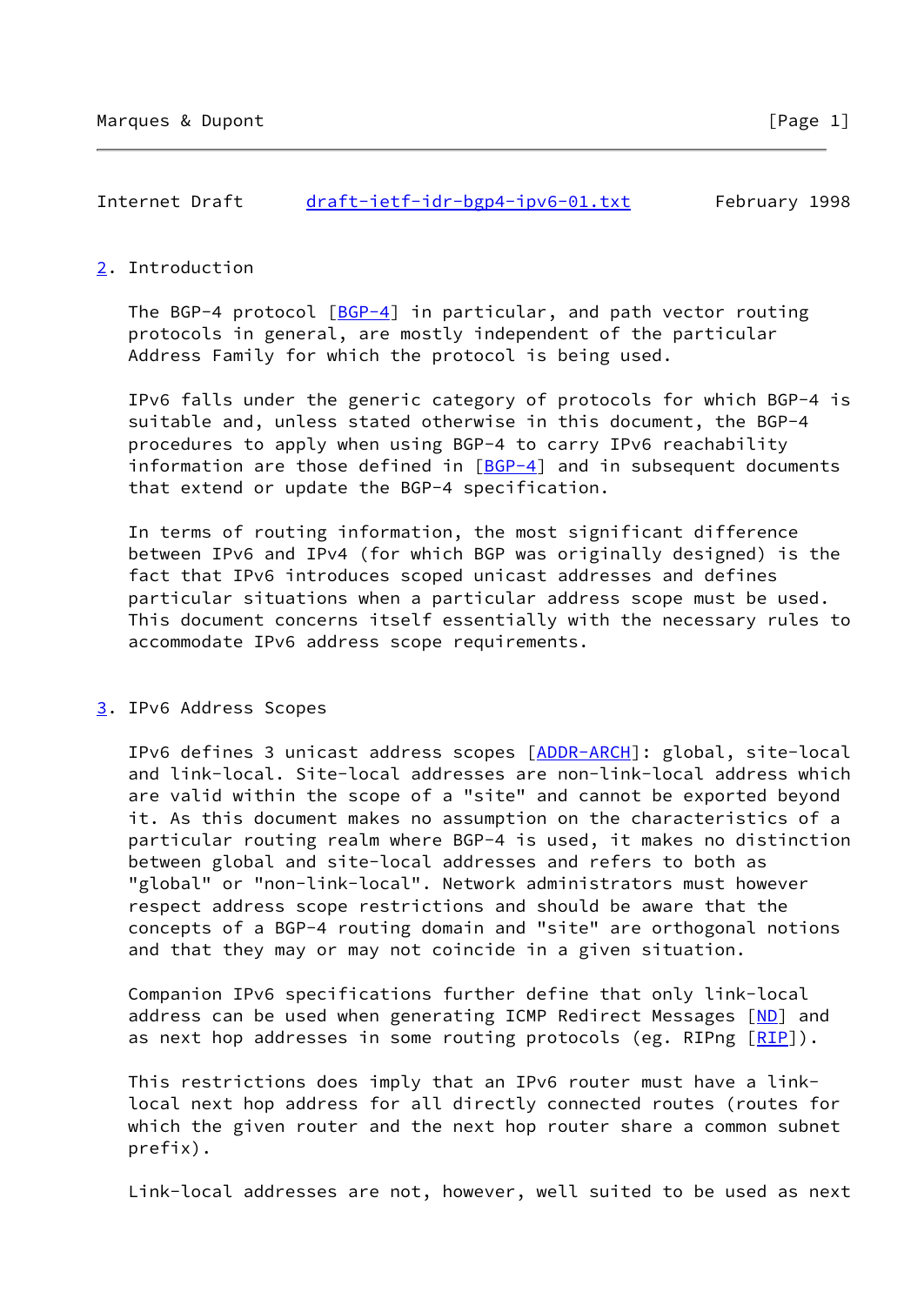hop attributes in BGP-4 given the rules defined for this attribute in the protocol specification [[BGP-4\]](#page-4-1).

 For the above reasons, when BGP-4 is used to convey IPv6 reachability information it is sometimes necessary to announce a next hop

Marques & Dupont [Page 2]

Internet Draft [draft-ietf-idr-bgp4-ipv6-01.txt](https://datatracker.ietf.org/doc/pdf/draft-ietf-idr-bgp4-ipv6-01.txt) February 1998

 attribute that consists of a global address and a link-local address. The following section describes the rules that should be followed when constructing the Network Address of Next Hop field of an MP\_REACH\_NLRI attribute.

#### <span id="page-2-0"></span>[4](#page-2-0). Constructing the Next Hop field

 A BGP speaker shall advertise to its peer in the Network Address of Next Hop field the global IPv6 address of the next hop, potentially followed by the link-local IPv6 address of the next hop.

 The value of the Length of Next Hop Network Address field on a MP\_REACH\_NLRI attribute shall be set to 16, when only a global address is present, or 32 if a link-local address is also included in the Next Hop field.

 The link-local address shall be included in the Next Hop field if and only if the BGP speaker shares a common subnet with the entity identified by the global IPv6 address carried in the Network Address of Next Hop field and the peer the route is being advertised to.

 In all other cases a BGP speaker shall advertise to its peer in the Network Address field only the global IPv6 address of the next hop (the value of the Length of Network Address of Next Hop field shall be set to 16).

 As a consequence, a BGP speaker that advertises a route to an internal peer may modify the Network Address of Next Hop field by removing the link-local IPv6 address of the next hop.

#### <span id="page-2-1"></span>[5](#page-2-1). Transport

 TCP connections, on top of which BGP-4 messages are exchanged, can be established either over IPv4 or IPv6. While BGP-4 itself is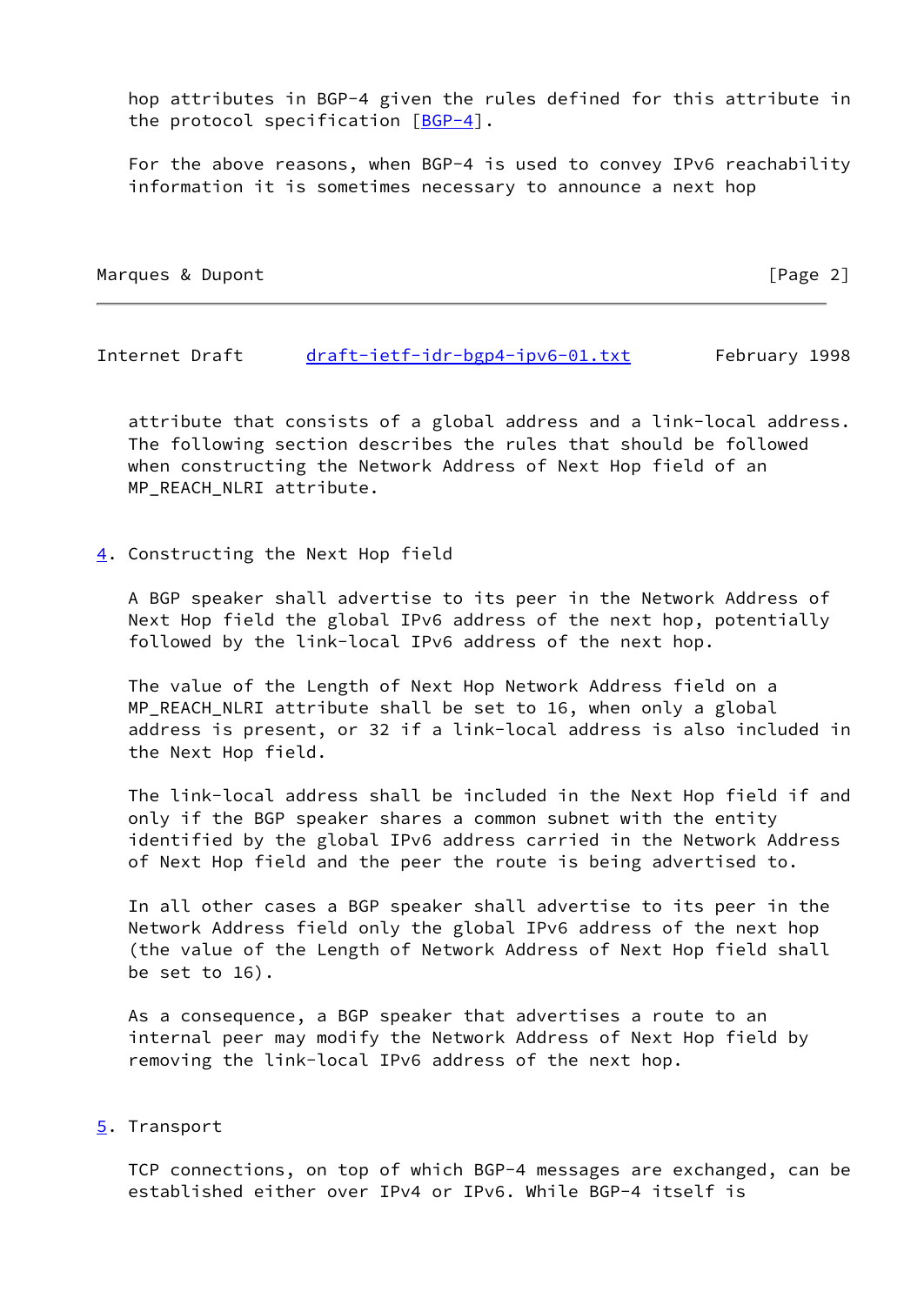independent of the particular transport used it derives implicit configuration information from the address used to establish the peering session. This information (the network address of a peer) is taken in account in the route dissemination procedure. Thus, when using TCP over IPv4 as a transport for IPv6 reachability information, additional explicit configuration of the peer's network address is required.

 Note that the information referred above is distinct from the BGP Identifier used in the BGP-4 tie breaking procedure. The BGP Identifier is a 32 bit unsigned integer exchanged between two peers at session establishment time, within an OPEN message. This is a

| Marques & Dupont |  | [Page 3] |  |
|------------------|--|----------|--|
|                  |  |          |  |

Internet Draft [draft-ietf-idr-bgp4-ipv6-01.txt](https://datatracker.ietf.org/doc/pdf/draft-ietf-idr-bgp4-ipv6-01.txt) February 1998

 system wide value determined at startup which must be unique in the network and should be derived from an IPv4 address regardless of the network protocol(s) a particular BGP-4 instance is configured to convey at a given moment.

 The use of TCP over IPv6 as transport protocol for IPv6 reachability information also has the advantage of providing explicit confirmation of IPv6 network reachability between two peers.

<span id="page-3-1"></span>[6](#page-3-1). Security Considerations

 The extensions defined in this document allow BGP to propagate reachability information about IPv6 routes. As such, no new security issues are raised beyond those that already exist in BGP-4 and its use with IPv4.

<span id="page-3-2"></span>[7](#page-3-2). Acknowledgments

 This document derives from the work on BGP-4 Multiprotocol Extensions by Tony Bates, Ravi Chandra, Dave Katz and Yakov Rekhter.

<span id="page-3-3"></span>[8](#page-3-3). References

<span id="page-3-0"></span> [ADDR-ARCH] "IP Version 6 Addressing Architecture", S. Deering and R. Hiden, Internet Draft, January 1998. [<draft-ietf-ipngwg-addr-arch-v2-06.txt](https://datatracker.ietf.org/doc/pdf/draft-ietf-ipngwg-addr-arch-v2-06.txt)>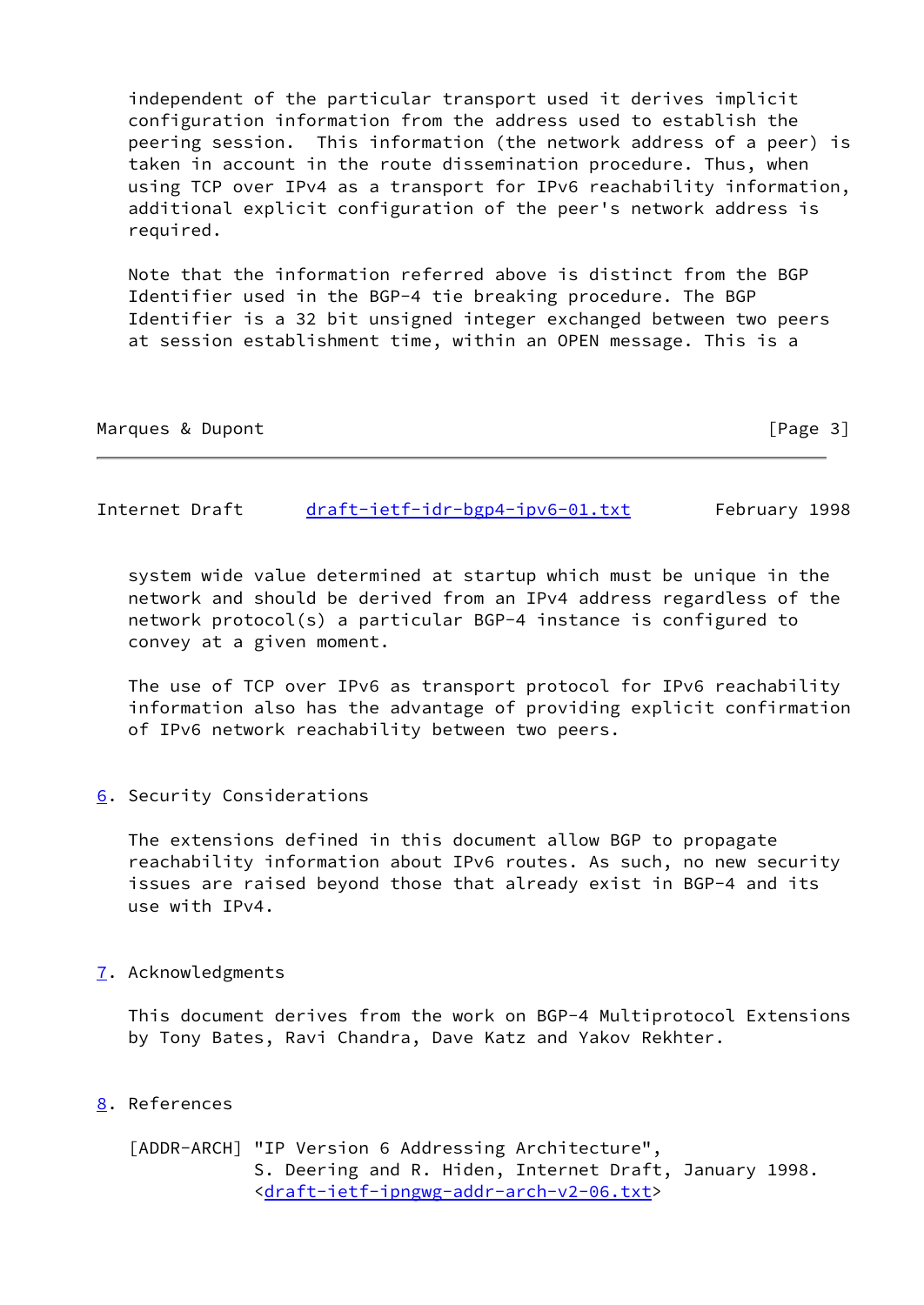- <span id="page-4-1"></span> [BGP-4] "A Border Gateway Protocol 4 (BGP-4)", Y. Rekhter and T. Li, [RFC1771](https://datatracker.ietf.org/doc/pdf/rfc1771), March 1995.
- <span id="page-4-0"></span> [BGP-MP] "Multiprotocol Extensions for BGP-4", T. Bates, R. Chandra, D. Katz, and Y. Rekhter, Internet Draft, January 1998. [<draft-ietf-idr-bgp4-multiprotocol-02.txt](https://datatracker.ietf.org/doc/pdf/draft-ietf-idr-bgp4-multiprotocol-02.txt)>
- [IPv6] "Internet Protocol, Version 6 (IPv6) Specification", S. Deering and R. Hiden, [RFC1883](https://datatracker.ietf.org/doc/pdf/rfc1883), December 1995.
- <span id="page-4-2"></span> [ND] "Neighbor Discovery for IP Version 6 (IPv6)", T. Narten, E. Nordmark and W. Simpson, Internet Draft, November 1997. [<draft-ietf-ipngwg-discovery-v2-01.txt](https://datatracker.ietf.org/doc/pdf/draft-ietf-ipngwg-discovery-v2-01.txt)>
- <span id="page-4-3"></span> [RIP] "RIPng for IPv6", G. Malkin and R. Minnear, [RFC 2080](https://datatracker.ietf.org/doc/pdf/rfc2080), January 1997.

### Marques & Dupont [Page 4]

| Internet Draft | $draff-ietf-idr-bgp4-ipv6-01.txt$ | February 1998 |  |
|----------------|-----------------------------------|---------------|--|
|----------------|-----------------------------------|---------------|--|

<span id="page-4-4"></span>[9](#page-4-4). Author Information

 Pedro R. Marques cisco Systems, Inc. 170 W. Tasman Dr. San Jose, CA 95134

email: roque@cisco.com

 Francis Dupont INRIA Rocquencourt Domaine de Voluceau BP 105 78153 Le Chesnay CEDEX France

email: Francis.Dupont@inria.fr